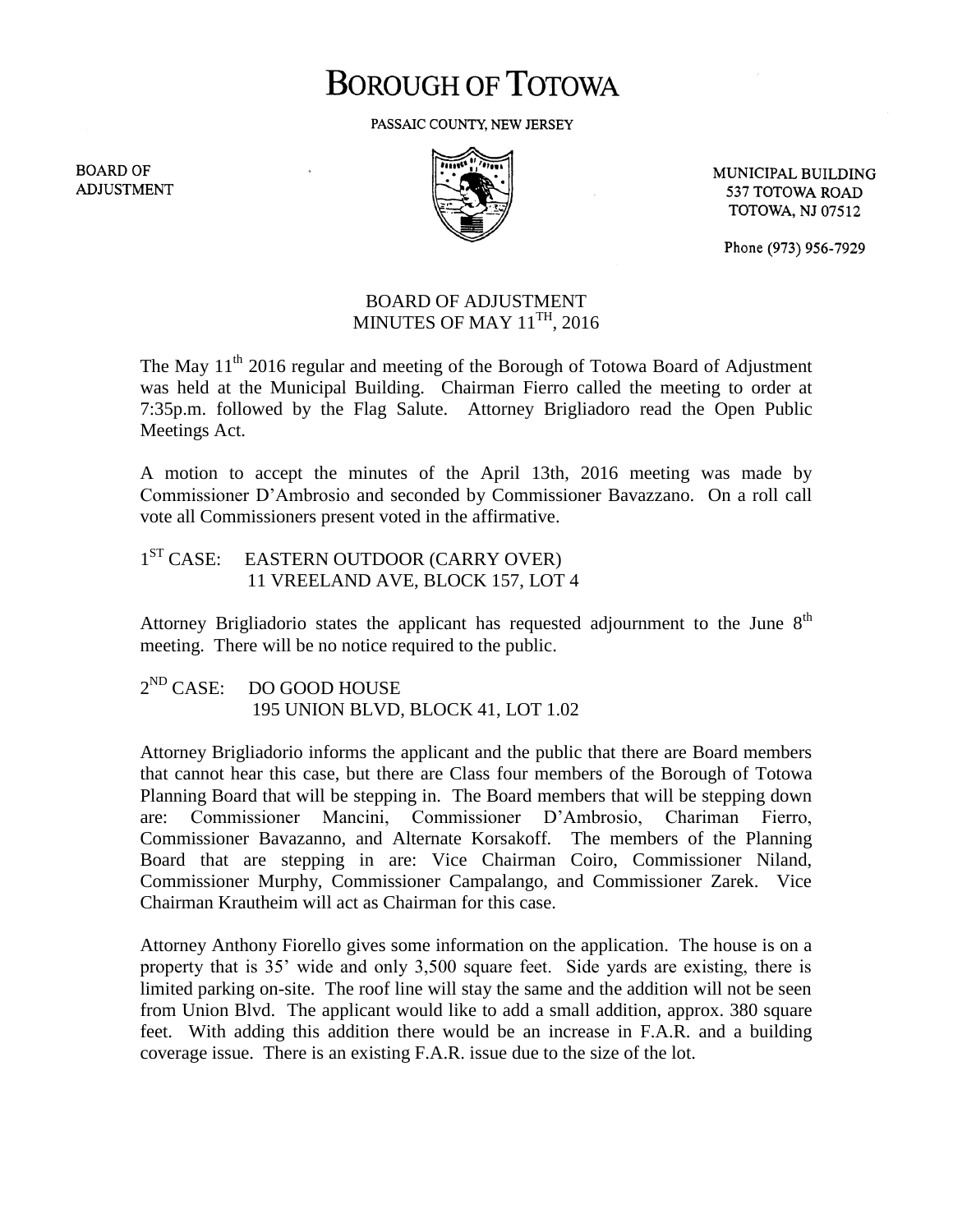Allan James Atieh, is a member of the Do Good House and has been sworn in by Attorney Brigliadorio. Attorney Fiorello asked questions to Mr. Atieh to affirm all of the above is true. The travel agency that is to the left of the site allows 9 of their spots to the Do Good House members to park in return the members help maintain their property during the winter. The neighborhood mainly consists of commercial properties. Vice Chairman Krautheim asked what Mr. Atiehs position was to the Club. Mr. Atieh replies that he is a member and a semi-retired electrician. The addition would be used as additional office space. Commissioner Patten would like to know are any members living at the dwelling. Mr. Atieh states there is no one living at the club and everyone is usually out by 11:00 pm which is when the alarm is set.

Open portion to the public:

Samira Bagh, resides at 79 Gordon Ave, was sworn in by Attorney Brigliadorio. Mrs. Bagh states there is a problem with parking. She has a driveway, but she has an issue that she cannot turn her head to see when pulling out of the driveway. She also has two parking spaces in front of her home and members have parked in the middle so only one car can fit. Mrs. Bagh tells the board that this happens every day. Mr. Brigliadorio would like to know if there are any times that are worse than other times. Mrs. Bagh feels earlier morning is the best time to find parking.

Vice Chariman Krauthiem would like to know when the club has meetings. Mr. Atieh states the club meets the  $1<sup>st</sup>$  Monday of each month and usually has at most 15 members that attend. Attorney Fiorello asks Mr. Atieh if there are members at the club during the day. Mr. Atieh replies that between 12-15 members come in and out between 12 and 5 pm. Vice Chairman Krautheim states the members of the Do Good House are mice people and he is sure if the neighbors speak to the members about the issues the club members will accommodate. Attorney Fiorello assures the public that the addition will not bring any new members to the club. Commissioner Patten asked if all fundraiser are done off premises. Mr. Atieh states all fundraiser are done off premises.

Bruno Maritito, resides at 78 Gordon Ave, was sworn in by Attorney Brigliadorio. Mr. Maritito explains that at 10 am the members are parking in front of his house all dayevery day. He is also concerned that addition will block his view. Attorney Fiorello states the roof line will not be higher than existing and the home will not be any wider. Mr. Atieh tell the Board there is about 3-4 people at the residence at 10 am, the addition is only for office space for files.

Tony Scalera, resides at 74 Gordon Ave, was sworn in by Attorney Brigliadorio. Mr. Scalera states' parking is an issue and understands that the club does a lot of good for the community. There is a yellow line on Gordan Ave which is approximately 50'; he would like to know if that could be cut back to maybe as 2 more space. Attorney Fiorello will look into that.

Juanita DeJesus, resides at 82 Gordon Ave, was sworn in by Attorney Brigliadorio. Mr. DeJesus also comments that parking is an issue and would like to know if there is an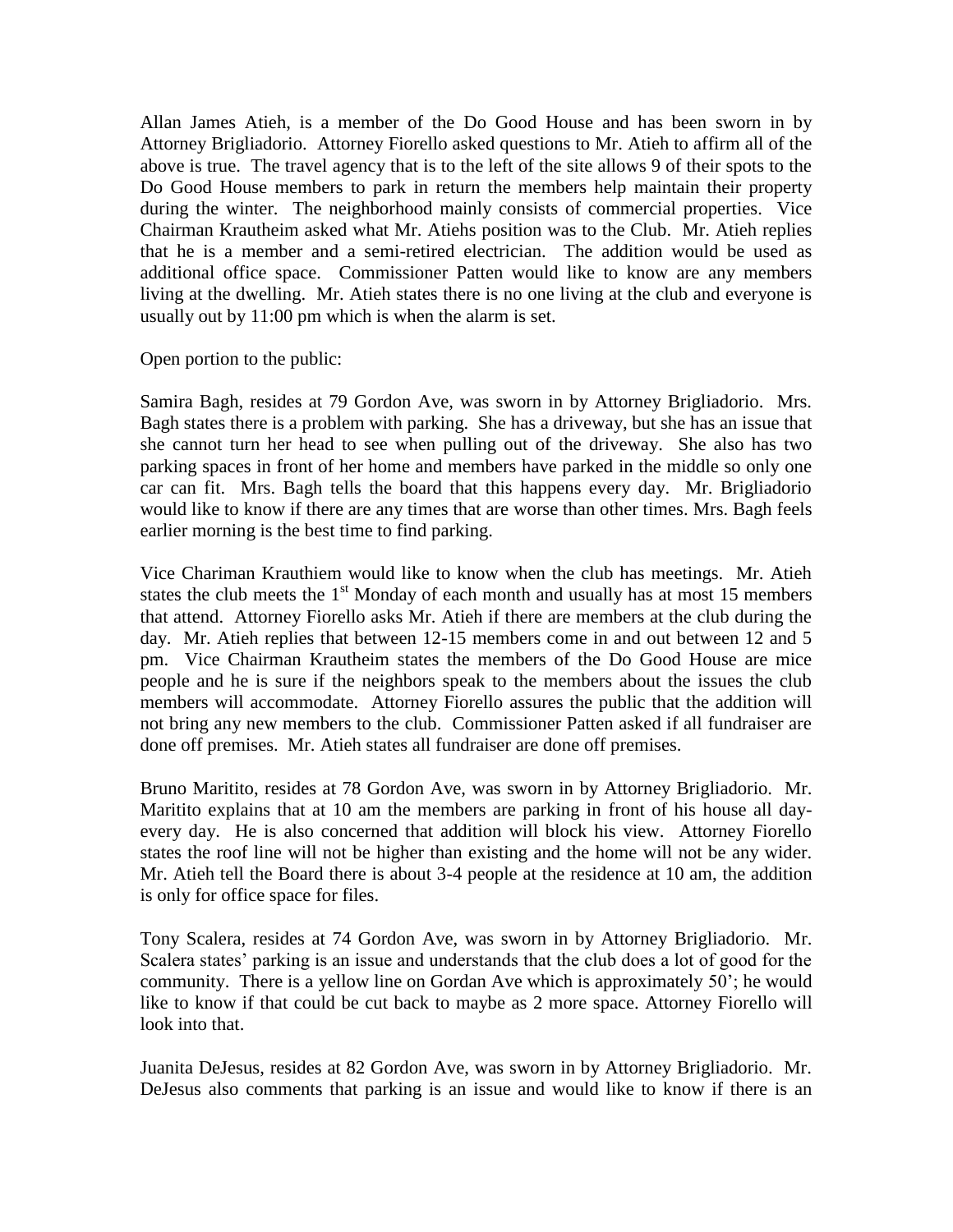issue could the neighbors have a contact number to contact. Vice Chariman Krautheim tells the public that they will have contact information by the end of the meeting.

This portion of the open to the public is now closed.

Attorney Brigliadorio re-caps the application. There is a design waiver for on-site parking spaces, 11 are required and 3 are provided. There is also a D-4 floor ratio variance. The following Board members will be voting on this matter: Vice Chairman Krautheim, Commissioner Patten, Commissioner Nash, Vice Chairman Coiro, Commissioner Niland, Commissoner Murphy, and Commissioner Campialanga. Commissioner Zarek will not be voting on this case. Engineer Murphy states there are two other bulk variances that are needed for this case-the first is side yard setback and the second is max. coverage variance.

A motion to approve the request was made by Commissioner Nash and seconded by Commissioner Patten. Application was approved 7-0 at 8:18 pm.

## 3<sup>RD</sup> CASE: BLAGAJA MARKORSKI 27 ROSELAND AVE, BLOCK 154, LOT 53

Blagaja Markorski and nephew Michael Sumulikoski where sworn in by Attorney Brigliadorio. Applicant has lived in Totowa for 30 years and would like to make his master bedroom and bathroom larger, which would be built above the  $1<sup>st</sup>$  floor kitchen. The home right now consists of living room, dining room, kitchen and half bath on the first floor-3 bedroom and 2 baths on the second floor. Chairman Fierro asked if the home is currently a 2 family and if there are other 2 family homes in the neighborhood. Mr. Markorski states the home is currently a 2 family home and he thinks there are 6-7 others within the neighborhood. Architect Murphy states the home is a two family located in an R-20 zone. With the increase of living space applicant is expanding of non-conformity. Architect Murphy also states the plans submitted are deficient. There is more information that needs to be specified on the plans. Architect Murphy suggests that if approved by the board there should be a stipulation of a new set of plans from the architect. The plans presented tonight will be listed as Exhibit A-1.

Open portion to the public.

Close portion to the public.

A motion to approve the request was made by Commissioner D'Ambrosio and seconded by Commissioner Patten. Application was approved 7-0 at 8:34 pm.

## THE FOLLOWING RESOLUTION(S) WAS MEMORIALIZED:

1<sup>ST</sup> CASE: MICHELLE BALEVSKI 223 GRANT AVE, BLOCK 112, LOT 59